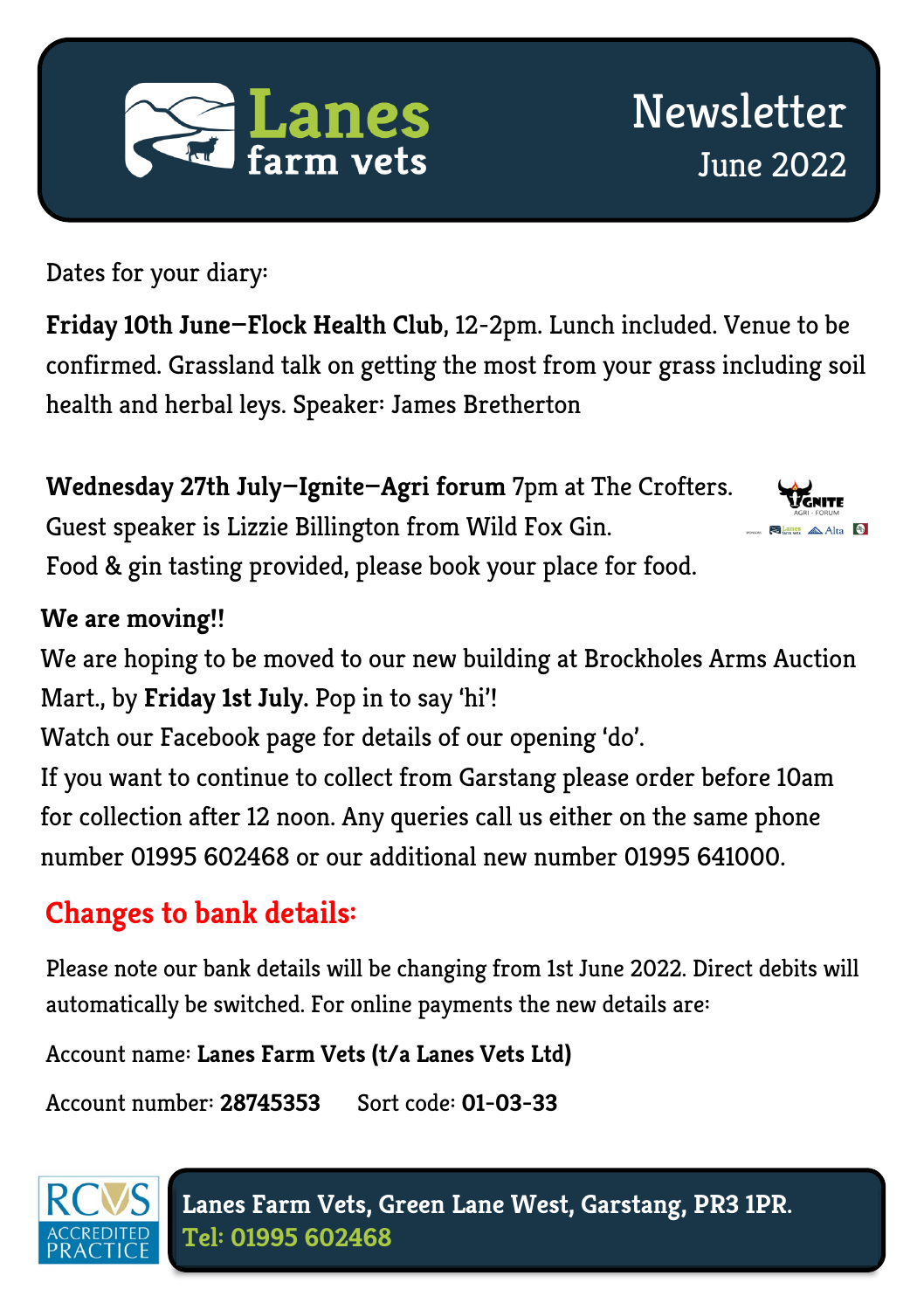## Animal Health and Welfare Pathway

As part of the Sustainable Faming Initiative (SFI) the first stage of animal health and welfare pathway will direct money from direct payment schemes to supporting farmers to improve animal health and welfare by funding a 2-3 hour health planning vet visit annually for up to three years. Visits should be used to focus on a specific area on your farm that will boost livestock performance and diagnostic testing can be included where appropriate (for example: wormer resistance testing, mastitis testing or antibody testing for certain diseases).

The recommendations arrived at between vet and farmers will remain valid for a year. This means that as grant funding becomes available, welfare improvements which are eligible will be covered under those recommendations.

All BPS eligible farms are eligible to register (minimum 10 cows, 20 sheep or 50 pigs). You do not have to already be actively involved with health planning with a vet but likewise you are not excluded if you are. It is open to anyone who thinks they would benefit from 2-3 hours of funded vet time to improve health, welfare and/or production. It was initially planned for a start date of spring 2022 but this has been delayed. We are happy to discuss any thoughts or queries you have whilst awaiting registration opening.

Priority areas for cattle (beef & dairy):

- tackle Bovine Viral Diarrhoea (BVD) which costs the industry an estimated £14 million each year and raises greenhouse gas emissions from cattle
- reduce lameness and mastitis to improve health and welfare, increase productivity and decrease the environmental impacts of farming
- upgrade housing: many farm buildings are not optimally designed for cattle, especially calves - we will encourage improvements in ventilation, cow comfort, loafing areas and enrichments such as scratching brushes
- improve pain management during disbudding, dehorning and castration through greater adoption of prolonged analgesia to improve the welfare and performance of calves
- improve the welfare of cattle at pasture through improvements in shelter, drainage, gateways and tracks that support the normal behaviours associated with grazing and being outdoors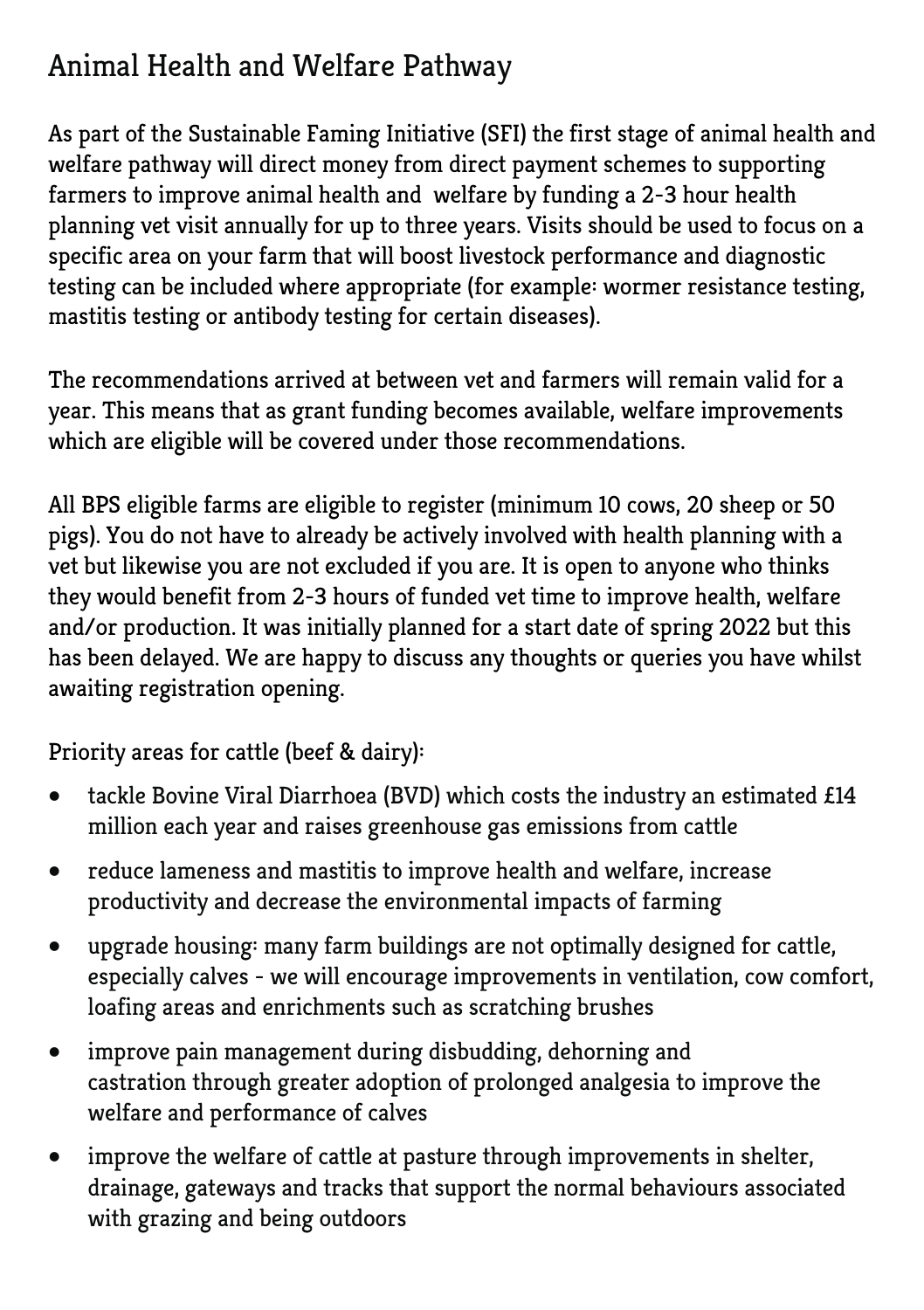#### **Animal health & Welfare pathway cont.**

Priorities for sheep farming:

- tailor health screening to address a range of endemic diseases, estimated to cost the sector around £85 million each year - initially this will focus on internal and external parasites (and associated anthelmintic resistance), mastitis, 'iceberg' diseases and those inducing abortion
- reduce lameness as it is one of the most common signs of ill health and discomfort among sheep, affecting animals' mobility, productivity and longevity
- better ewe sustainability, optimising body condition so that ewes are less susceptible to disease, produce better quality milk and can rear a greater number of healthier lambs
- improve pain management during castration and tail docking: we want to support the licensing and uptake of pain relief to reduce the impact of these procedures

Priorities for pigs:

- improve biosecurity to control endemic pig diseases and help prevent the introduction of exotic disease threats
- tackle Porcine Reproductive and Respiratory Syndrome virus which costs the industry an estimated £52 million each year and increases antibiotic use
- reduce sow confinement during farrowing: by supporting producers in shifting to less confined alternatives for the sow, whilst ensuring the welfare of her piglets. We are also exploring potential reforms around the use of farrowing crates, which can restrict sows' normal behaviour such as nesting
- reduce stressors to keep tails intact: we want to support farmers in addressing the underlying causes of high stress levels in pigs which trigger tail biting, such as poor environmental enrichment, so that farmers feel confident to not dock tails